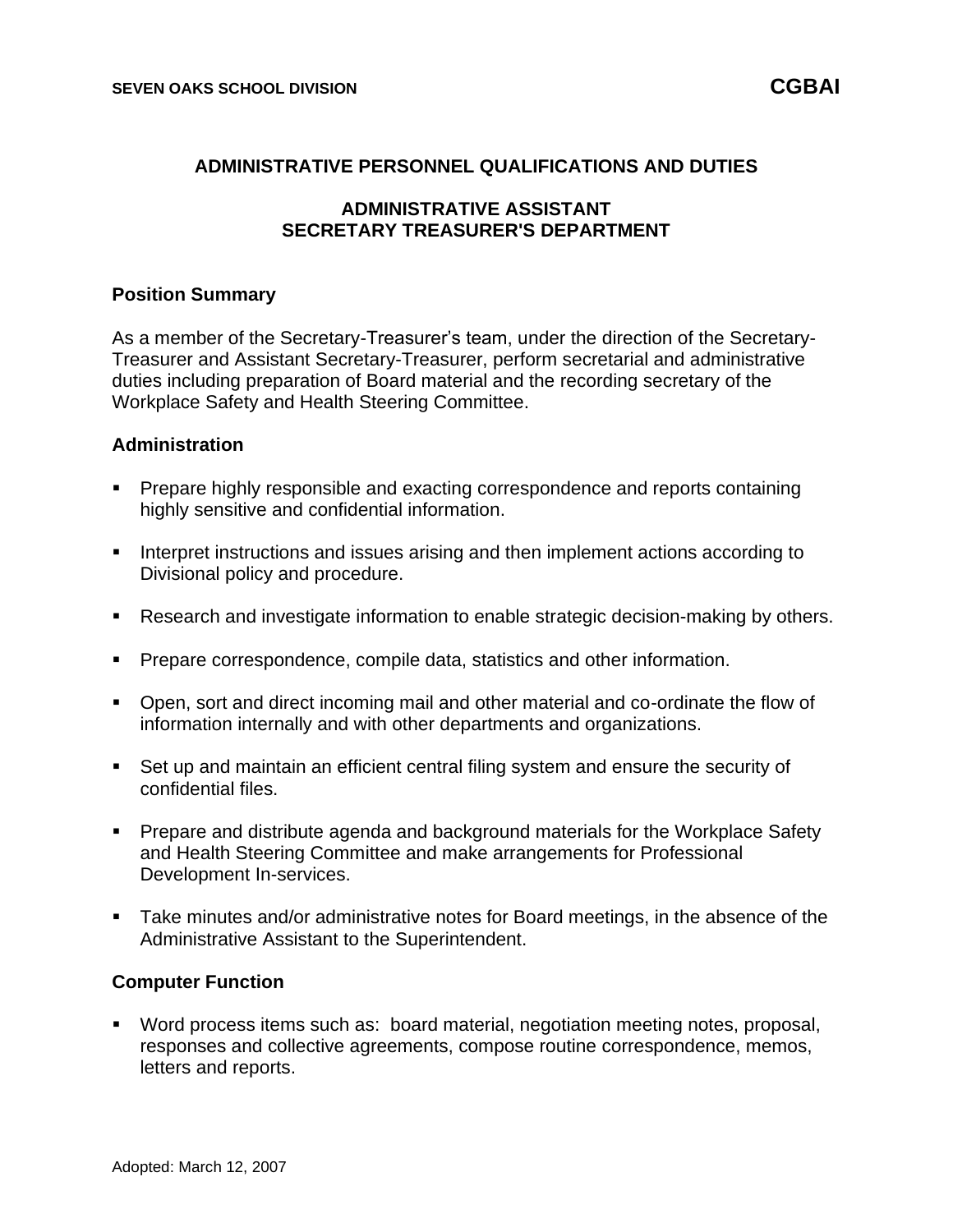### **SEVEN OAKS SCHOOL DIVISION CGBAI**

- Prepare board materials for board agendas and add materials to the web-based Board Agenda program.
- Maintain Secretary-Treasurer's Department and Workplace Safety and Health sections on the Divisional Website.
- Maintain the Workplace Safety and Health web based MDSS (Material Safety Data Sheets) software program for the Division.

### **Public Relations**

- Answer incoming calls, assess urgency of callers' requests, screen and relay messages, receive visitors, answer callers' request in accordance with the Division's policies and procedures and arrange meetings and appointments.
- Assist staff, trustees, outside organizations and visitors.

## **Other Duties**

- Maintain records and distribute keys at the Board Office.
- Maintain a list of Commissioners for Oaths and arrange for renewal or registration of new Commissioners.
- Co-ordinate school recycling/shredding program.
- Process Visa payments, track capital projects costs and arrange payment.
- Receive Student Accident Reports from insurer and distribute to Superintendents' Team.
- Maintain files on property and liability insurance claims.
- Prepare mileage reimbursement forms and annual T2200 forms.
- Provide clerical and accounting assistance to the Seven Oaks Education Foundation Inc.
- **Process Employee Purchase Plan applications.**
- Order Seven Oaks School Division promotional merchandise.